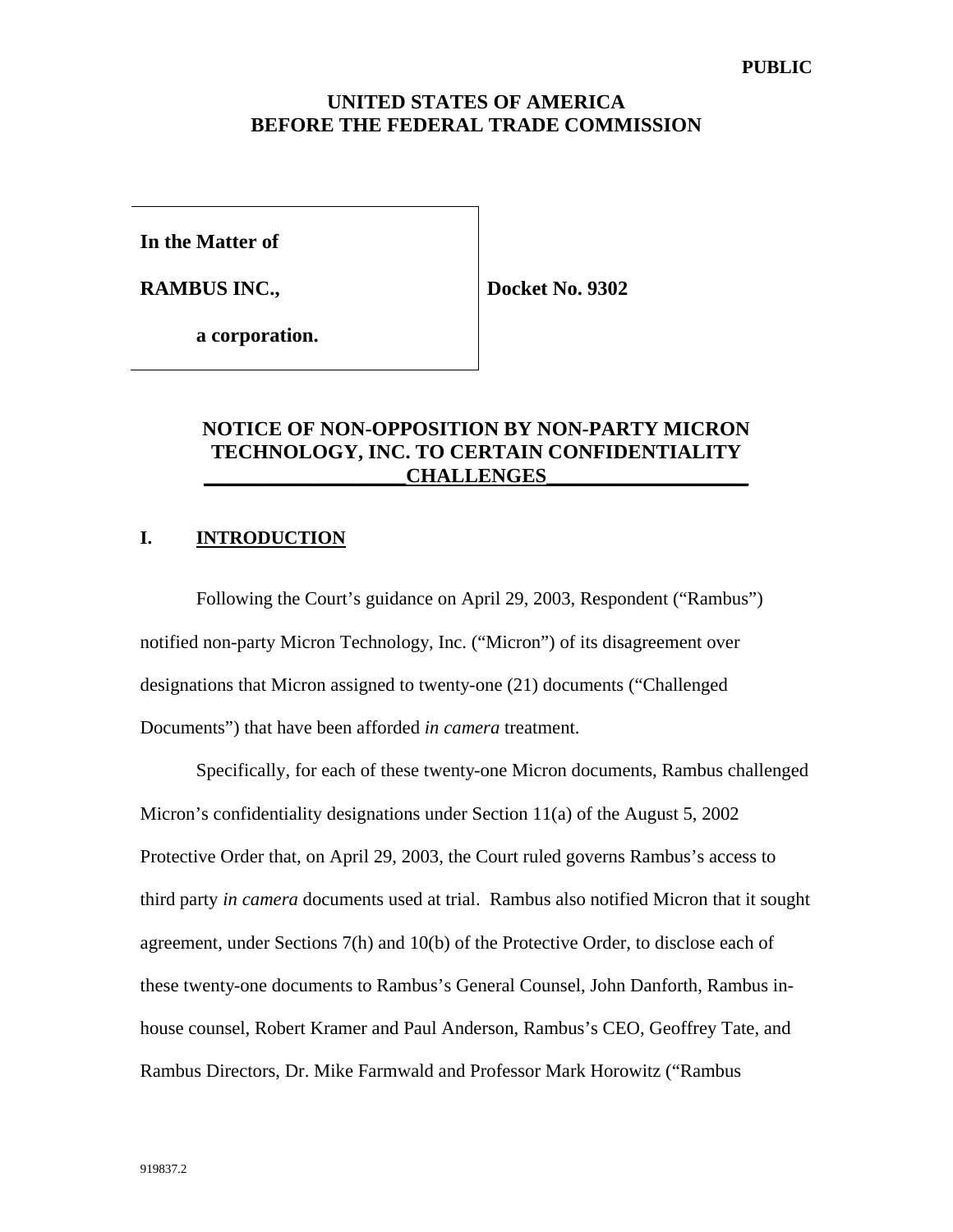Personnel").

Micron has not responded within the time allotted under the Protective Order. By its express terms, Section 10(b) the Protective Order now permits these named Rambus Personnel access to the Challenged Documents. Likewise, under Section 11(a), Micron has not timely preserved its right to maintain its Restricted Confidential designations.

For these reasons, if any of the Challenged Documents should be discussed in Court, Rambus will ask that the Court not exclude these six Rambus Personnel from the hearing.

#### **II. FACTS**

On April 29, 2003, the Court afforded *in camera* treatment under Commission Rule of Practice 3.45(b), 16 C.F.R. § 3.45(b) ("Rule 3.45(b)") to several documents produced by non-party Micron.<sup>1</sup>

On April 29, 2003, the Court also ruled that Rambus's access to non-party *in camera* documents was governed by the terms of the August 5, 2002 Protective Order in this action, a copy of which it attached to the accompanying Declaration of Adam R. Wichman ("Wichman Decl."), at Tab 1.<sup>2</sup>

On May 13, 2003, Rambus, consistent with the terms of the Protective Order, notified Micron in writing that it disagreed with the Restricted Confidential designations that Micron had assigned the Challenged Documents.<sup>3</sup> *See* Wichman Decl. ¶ 4. In the

 $\overline{a}$ 

<sup>&</sup>lt;sup>1</sup> Additional Order On Non-Party Motions For *In Camera* Treatment Of Documents Listed On Parties' Exhibit Lists, *In re Rambus Inc.*, Docket No. 9302 (Apr. 29, 2003).

 $2$  In re Rambus Inc., Prehearing Conf. Tr., 22:8-25:23 (April 29, 2003). In so ruling, the Court reasoned that the parties and the Court are bound by the terms of the Protective Order, and held that the Court has an obligation to protect any non-party reliance on the Protective Order restrictions continuing at trial when they produced their documents in discovery. *See* Prehearing Conf. Tr. at 22:11-23:8 (April 29, 2003).

 $3<sup>3</sup>$  A copy of the letter is attached to the Wichman Decl. at Tab 2.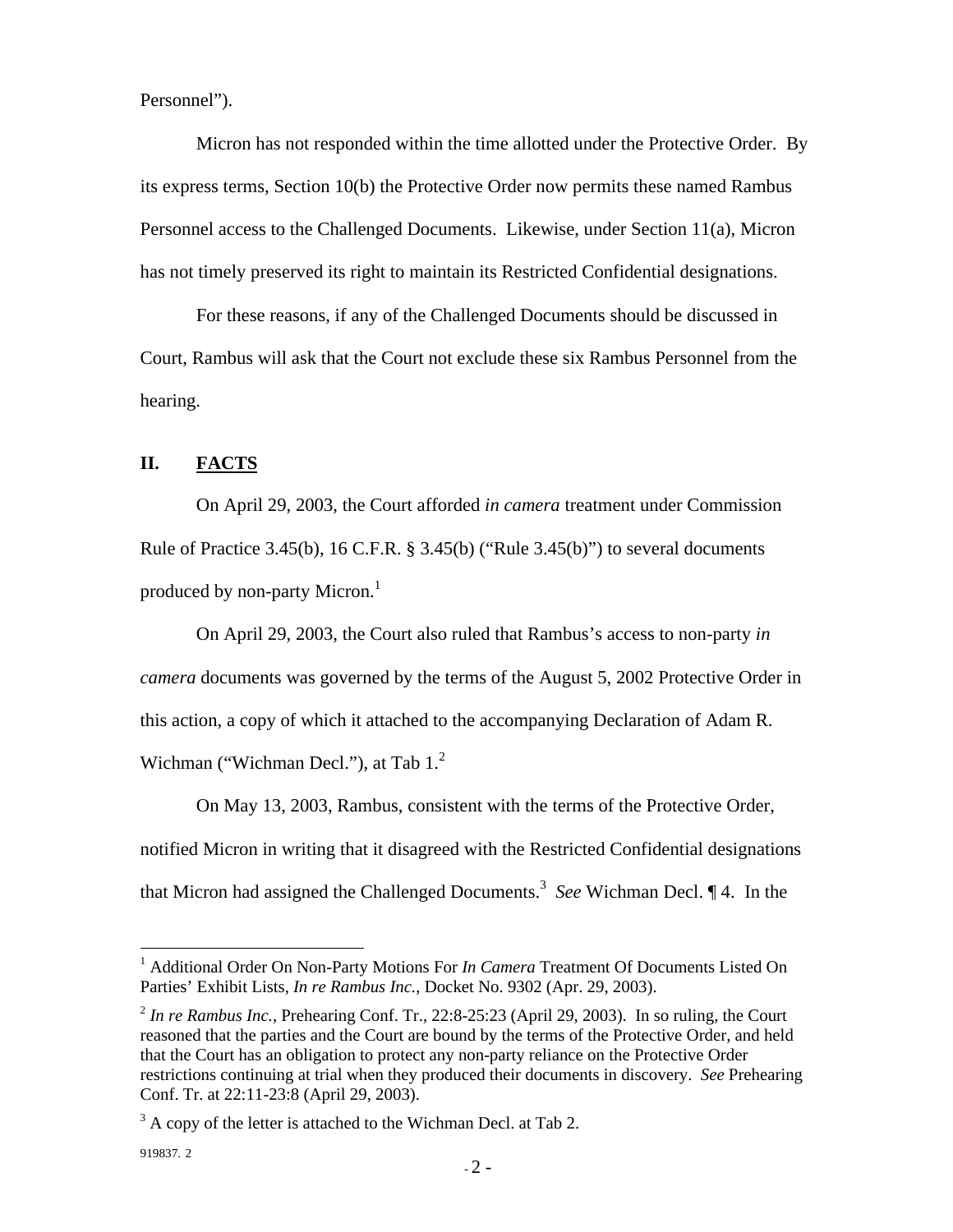same letter, Rambus notified Micron of its intent, under Sections 7(h) and 10(b) of the Protective Order, to disclose the Challenged Documents to the named Rambus Personnel. *See* Wichman Decl. ¶ 7.

The Federal Express delivery record indicates that counsel for Micron received this letter on May 14, 2003. *See* Wichman Decl. ¶ 8.

Micron provided no response to the May 13 letter. *See* Declaration of Gregory P. Stone ("Stone Decl.") ¶¶ 2-3.

#### **III. ANALYSIS**

Section 10(b) of the Protective Order provides five business days to respond to notice of an intent to disclose Restricted Confidential or Confidential Discovery Material to new persons. *See* Protective Order, Section 10(b). "If the Producing Party [Micron] does not object to the disclosure of the Restricted Confidential … Discovery Material [Challenged Documents] to the New Person [Rambus Personnel] within five (5) business days, the Disclosing Party [Rambus] may disclose the Restricted Confidential … Discovery Material [Challenged Documents] to the identified New Person [Rambus Personnel]." *Id.*

Micron did not respond to the Section 10(b) notice within five business days.<sup>4</sup> Accordingly, under the plain terms of the Protective Order, Rambus may disclose these Challenged Documents to the Rambus Personnel.

Given that the Court ruled that Rambus's access to *in camera* material will be governed by the Protective Order, Rambus files this pleading to notify the Court that Rambus's rights with respect to these Challenged Documents have changed.

 $\overline{a}$ 

 $4$  Based on Micron's receipt on May 14, 2003, starting with May 15, 2003 (a Thursday), five business days from receipt expired on May 21, 2003.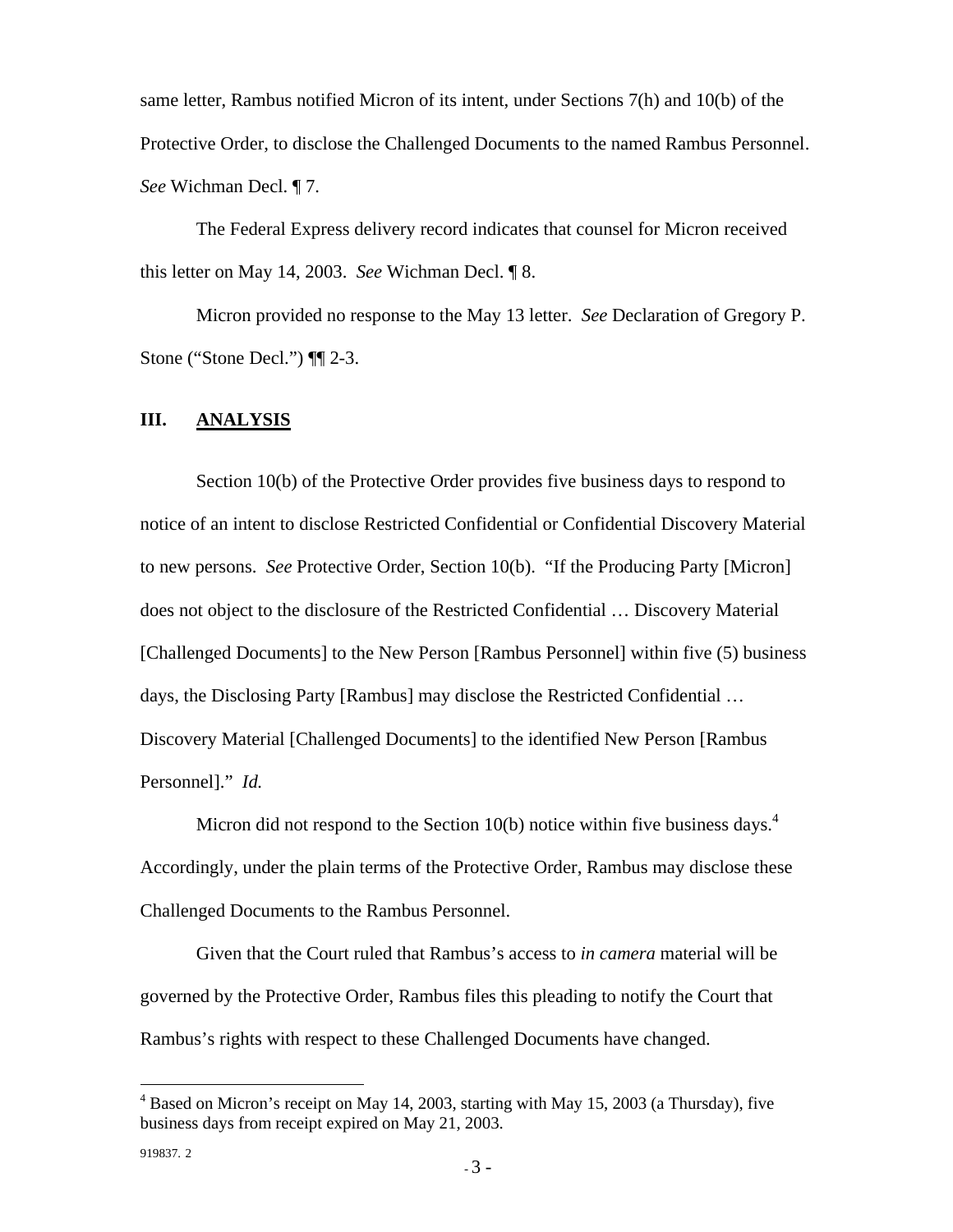In light of this development, if these documents should be used in court, Rambus will ask that the Court not exclude these six Rambus Personnel. The Challenged Documents comprise the following trial exhibits:<sup>5</sup>

| <b>Bates range</b> | CX   | $\boldsymbol{R} \boldsymbol{X}$ |
|--------------------|------|---------------------------------|
| MR0082159-60       |      | 0918                            |
| MR0082150-51       | 2702 | 0923                            |
| MR0082136-37       | 2708 | 0933                            |
| MR 130011-12       | 2730 |                                 |
| MU 49188-89        |      | 1710                            |
| MR20005748         |      | 0695                            |
| MR 135139-42       | 2691 | 0758                            |
| MR20006342-43      |      | 0844                            |
| MR20007188-90      | 2700 | 0877                            |
| MFTC 200502-35     |      | 1796                            |
| MFTC100000229      |      | 1840                            |
| MFTC 211248-58     | 2780 |                                 |
| MFTC 211238-44     | 2781 | -                               |
| MFTC 228549-51     |      | 1677                            |
| MR20005866-67      |      | 0026                            |
| MR20005991-92      | 1596 |                                 |
| MR20005984-85      | 1594 |                                 |
| MR20005900-03      | 1597 |                                 |
| MR20007331-40      | 1615 |                                 |
| MR20007326         | 2710 |                                 |
| MR20006936-41      | 2707 |                                 |

 5 *See* Wichman Decl. ¶ 6.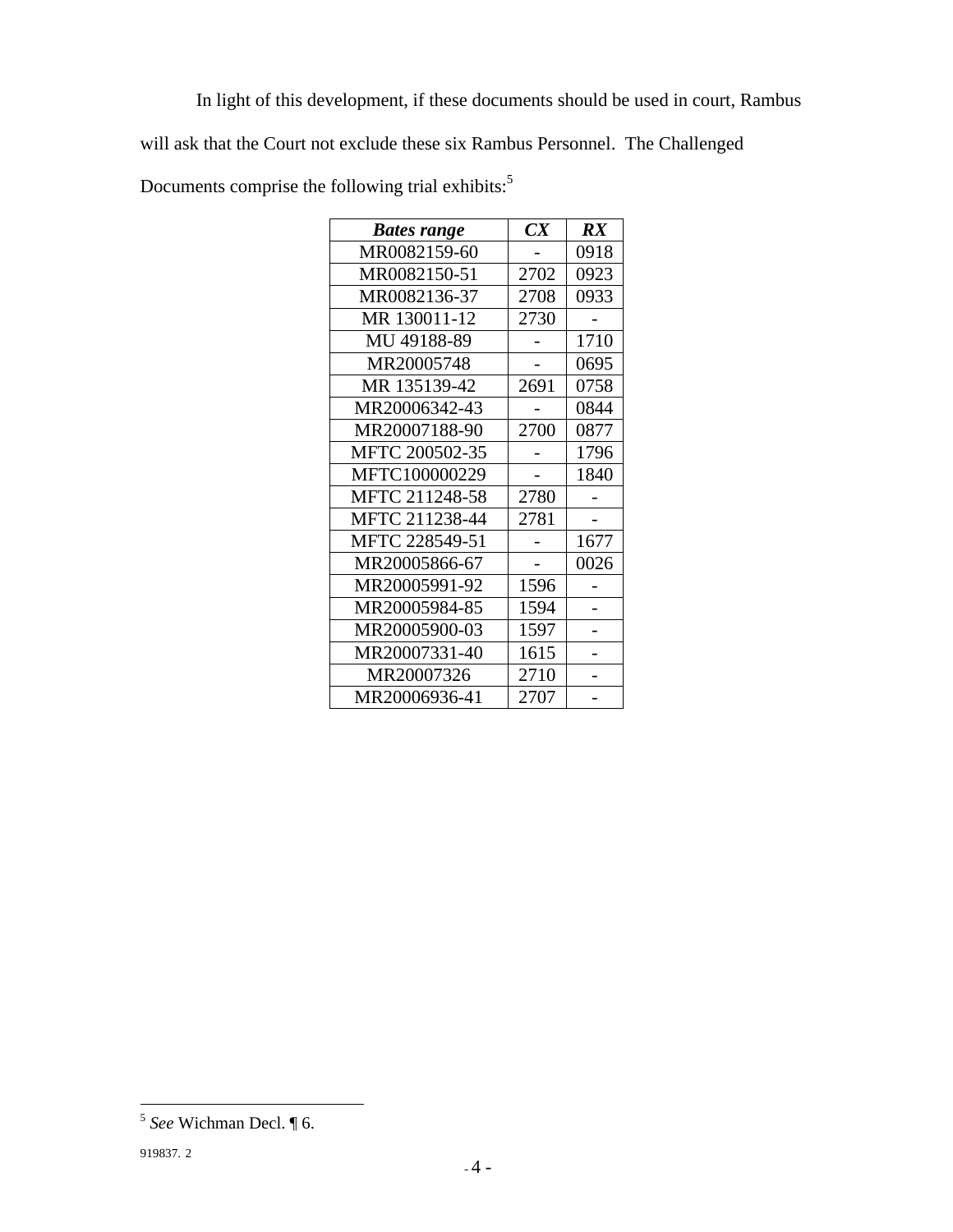Gregory P. Stone Steven M. Perry Peter A. Detre Adam R. Wichman MUNGER, TOLLES & OLSON LLP 355 South Grand Avenue, 35<sup>th</sup> Floor Los Angeles, California 90071-1560 (213) 683-9100 (213) 687-3702 (facsimile) (202) 663-6158 (202) 457-4943 (facsimile)

\_\_\_\_\_\_\_\_\_\_\_\_\_\_\_\_\_\_\_\_\_\_\_\_\_\_\_\_\_

A. Douglas Melamed Kenneth A. Bamberger Jacqueline M. Haberer WILMER, CUTLER & PICKERING 2445 M Street, N.W. Washington, D.C. 20037 (202) 663-6000

Sean C. Cunningham John M. Guaragna GRAY, CARY, WARE & FREIDENRICH LLP 401 "B" Street, Suite 2000 San Diego, California 92101 (619) 699-2700

Attorneys for Respondent Rambus Inc.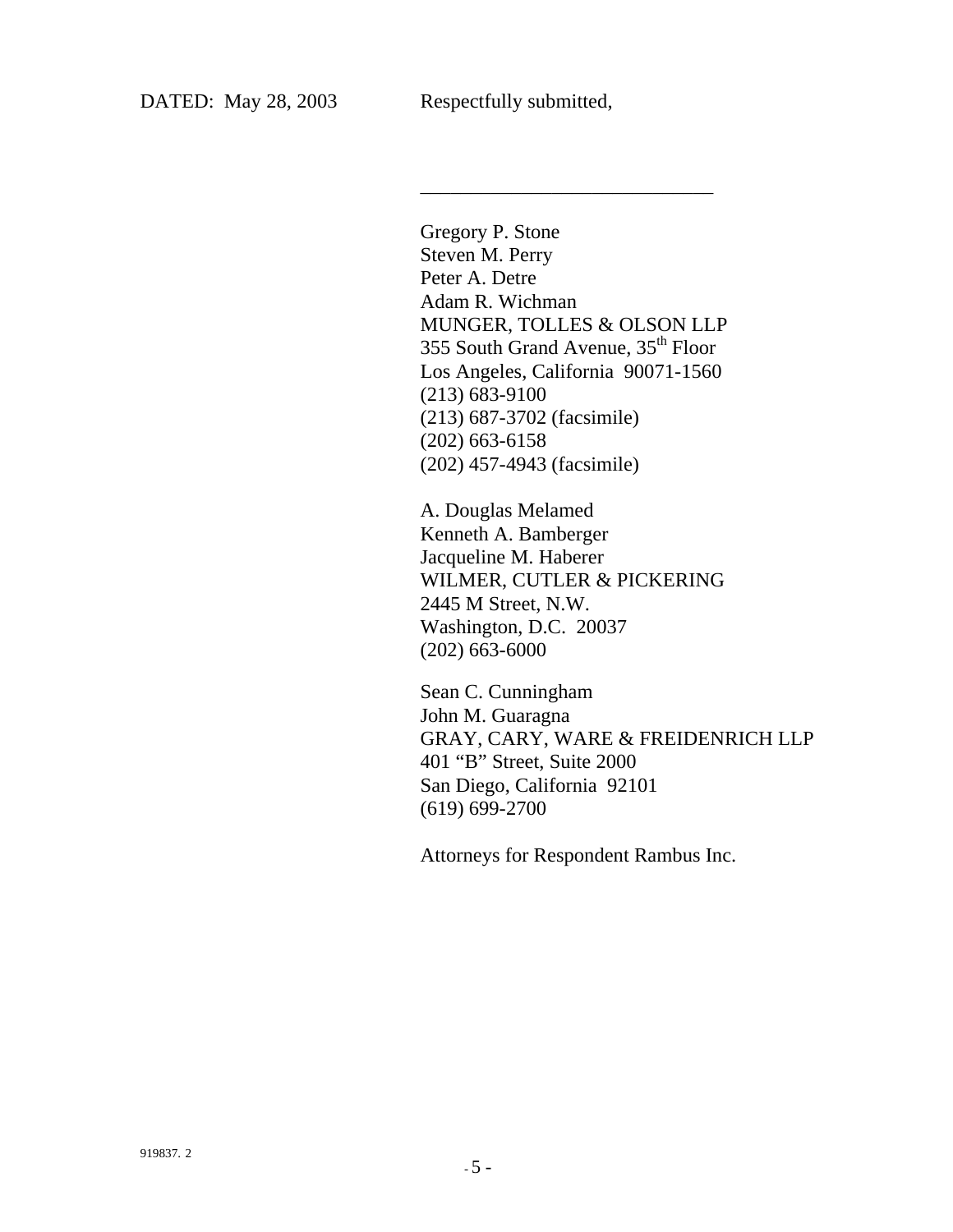**In the Matter of**

**RAMBUS INC.,**

**Docket No. 9302**

**a corporation.**

## **DECLARATION OF ADAM R. WICHMAN IN SUPPORT OF NOTICE OF NON-OPPOSITION BY NON-PARTY MICRON TECHNOLOGY, INC. TO CERTAIN CONFIDENTIALITY CHALLENGES**

I, Adam R. Wichman, declare as follows:

1. I am an attorney and an associate at Munger, Tolles & Olson LLP, counsel for Respondent Rambus Inc. ("Rambus") in the above-referenced matter. I have personal knowledge of the matters set forth in this declaration.

2. A true and accurate copy of the August 5, 2002 Protective Order in this action is attached at Tab 1.

3. On April 29, 2003, the Court ordered that several documents produced by non-

party Micron Technology, Inc. ("Micron") be afforded *in camera* treatment in this action.

4. On May 13, 2003, I sent counsel for Micron, by Federal Express, a letter

challenging the confidentiality designations that Micron assigned to twenty-one (21) of

the documents ("Challenged Documents") to which the Court afforded *in camera*

treatment. A true and accurate copy of that letter is attached at Tab 2.

5. The letter included a copy of the protective order and a copy of each Challenged Document, identified by Bates range.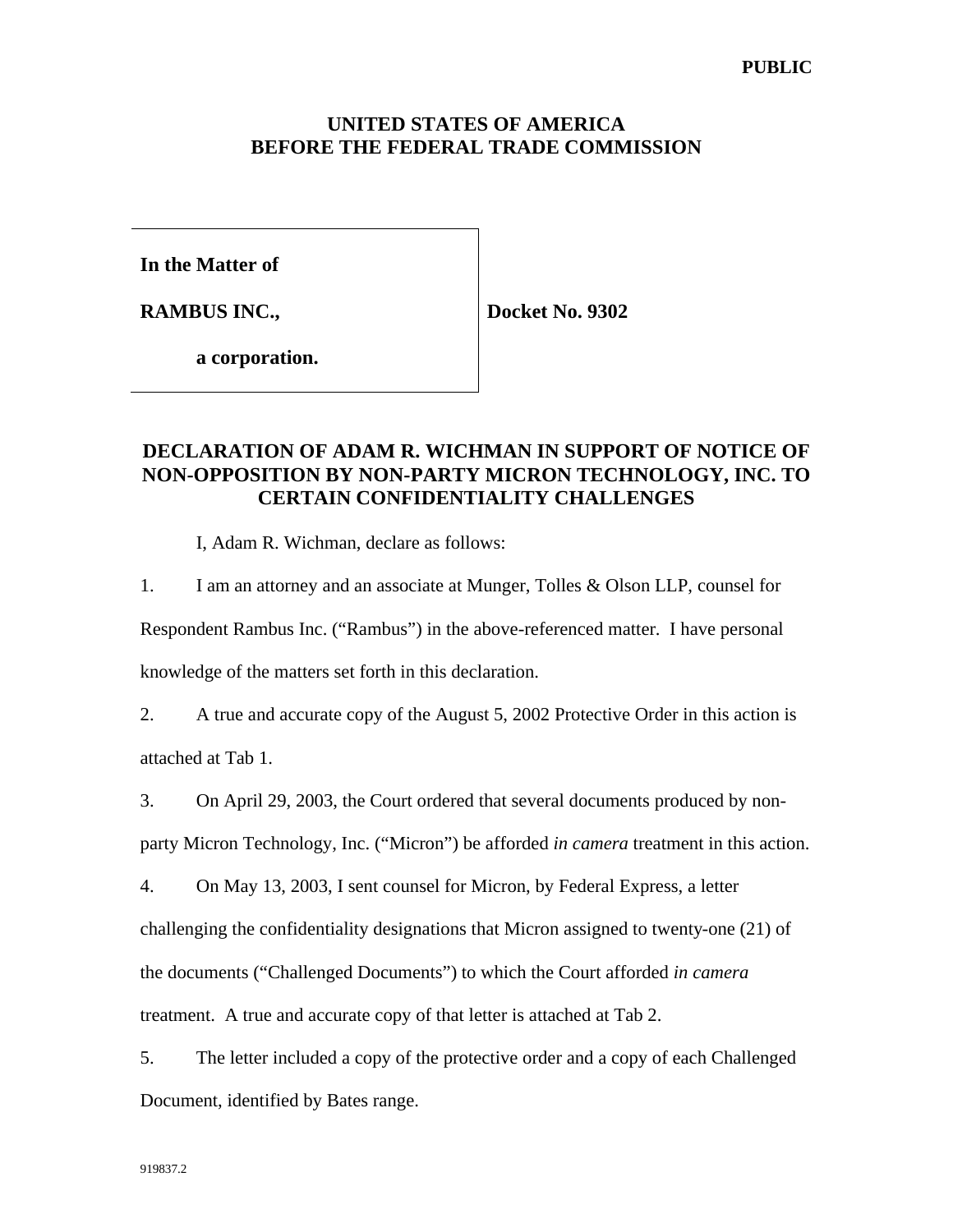| <b>Bates range</b> | CX   | $\boldsymbol{R} \boldsymbol{X}$ |
|--------------------|------|---------------------------------|
| MR0082159-60       |      | 0918                            |
| MR0082150-51       | 2702 | 0923                            |
| MR0082136-37       | 2708 | 0933                            |
| MR 130011-12       | 2730 |                                 |
| MU 49188-89        |      | 1710                            |
| MR20005748         |      | 0695                            |
| MR 135139-42       | 2691 | 0758                            |
| MR20006342-43      |      | 0844                            |
| MR20007188-90      | 2700 | 0877                            |
| MFTC 200502-35     |      | 1796                            |
| MFTC100000229      |      | 1840                            |
| MFTC 211248-58     | 2780 |                                 |
| MFTC 211238-44     | 2781 |                                 |
| MFTC 228549-51     |      | 1677                            |
| MR20005866-67      |      | 0026                            |
| MR20005991-92      | 1596 |                                 |
| MR20005984-85      | 1594 |                                 |
| MR20005900-03      | 1597 |                                 |
| MR20007331-40      | 1615 |                                 |
| MR20007326         | 2710 |                                 |
| MR20006936-41      | 2707 |                                 |

6. The Challenged Documents comprise the following exhibits in this matter:

7. The May 13, 2003 letter also sought Micron's consent to disclose these documents to Rambus's General Counsel, John Danforth; Rambus in-house counsel Robert Kramer and Paul Anderson; Rambus's CEO Geoffrey Tate; and Rambus Directors Dr. Mike Farmwald and Professor Mark Horowitz ("Rambus Personnel"), under Sections 7(h) and 10(b) of the Protective Order.

8. Federal Express records indicate that the letter was received on May 14, 2003. A true and accurate copy of the Federal Express proof of delivery is attached at Tab 3.

9. I have received no response from Micron's counsel regarding either: a) the proper confidentiality designation of the Challenged Documents; or b) Rambus's request for Micron's consent to disclose the Challenged Documents to these Rambus Personnel.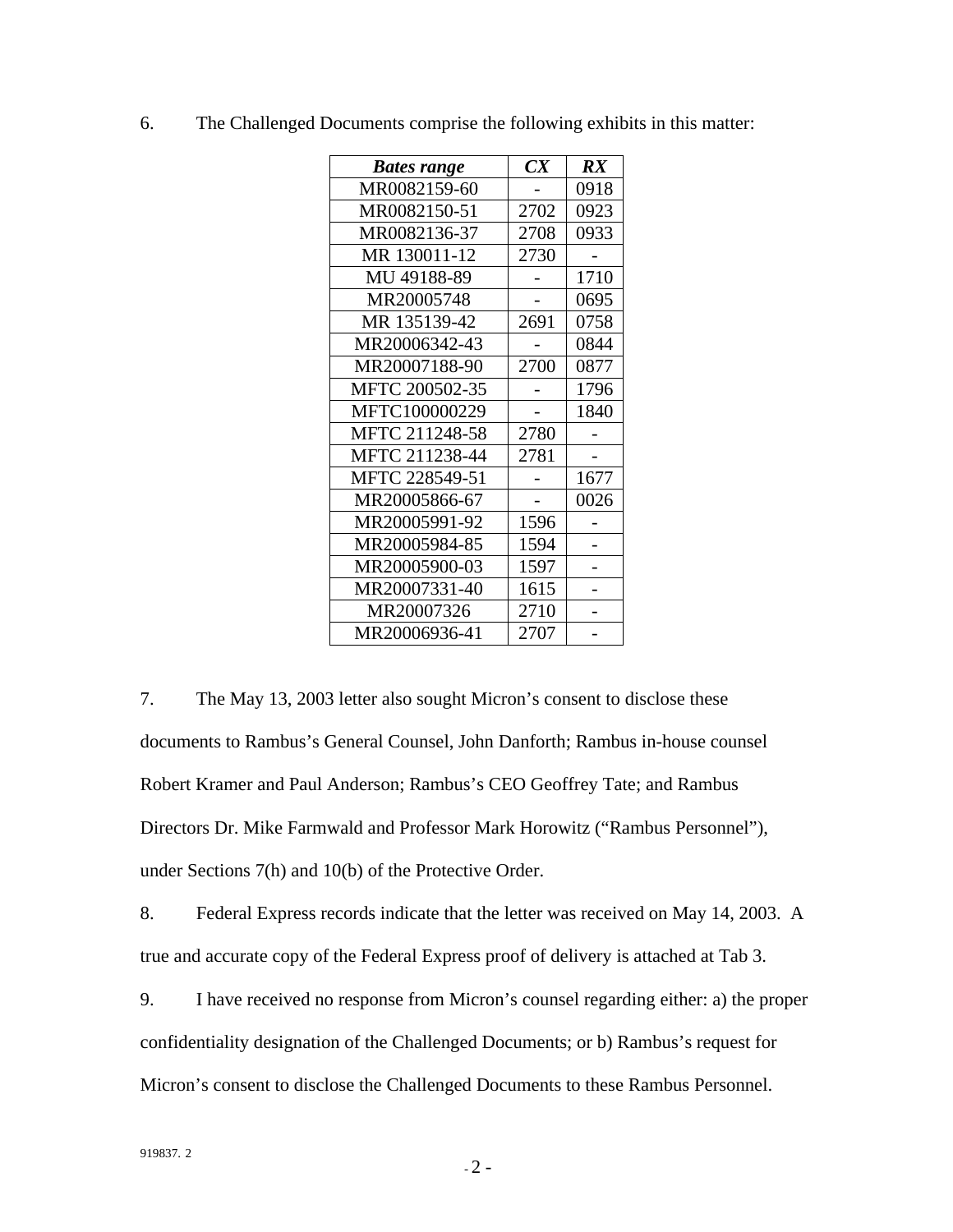I declare under penalty of perjury that the foregoing is true and correct.

Executed this \_\_\_ day of May, 2003, at Washington, D.C.

Adam R. Wichman

\_\_\_\_\_\_\_\_\_\_\_\_\_\_\_\_\_\_\_\_\_\_\_\_\_\_\_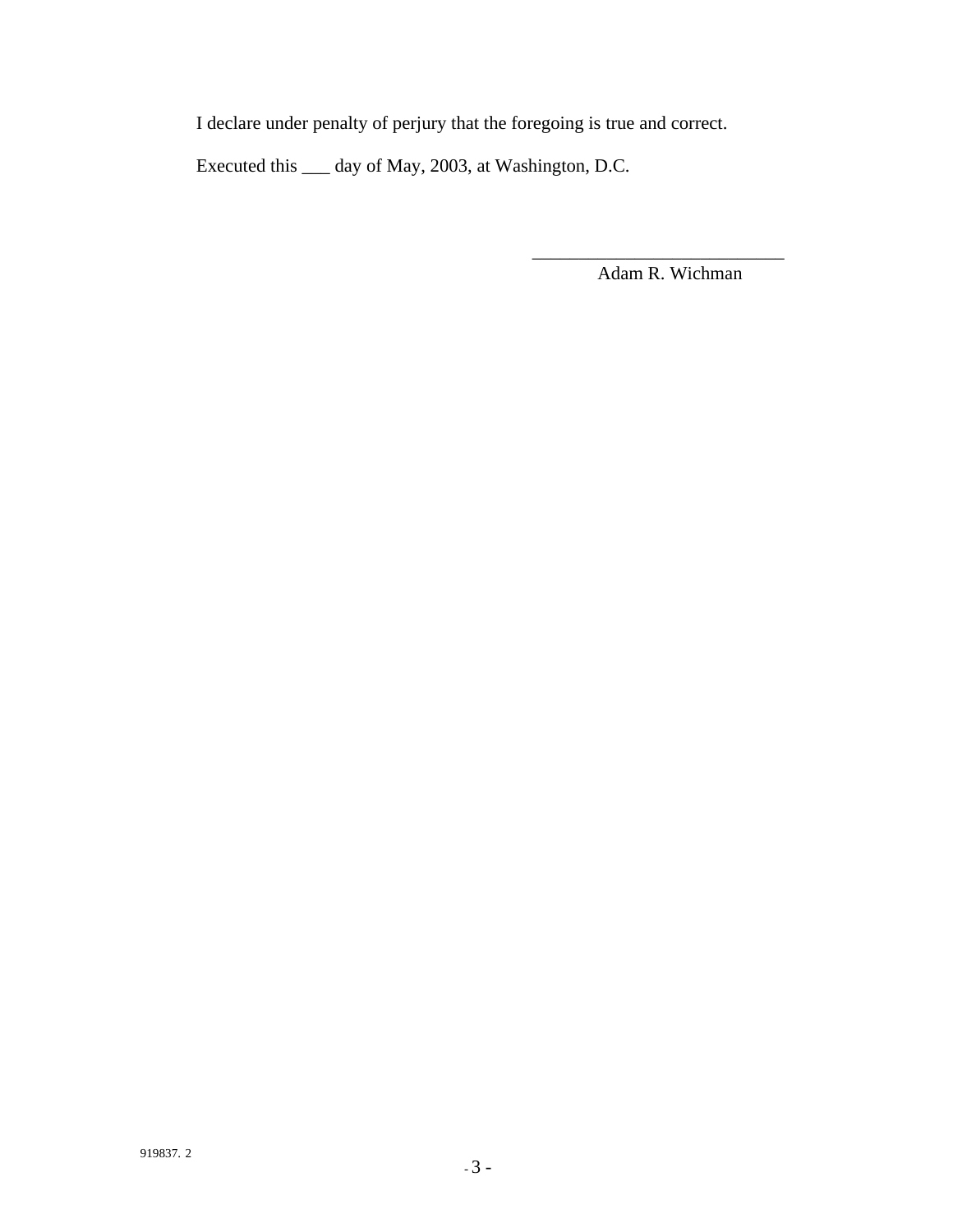**In the Matter of**

**RAMBUS INC.,**

**a corporation.**

**Docket No. 9302**

# **CERTIFICATE OF SERVICE**

I, Adam R. Wichman, hereby certify that on May \_\_, 2003, I caused a true and correct

copy of *Notice Of Non-Opposition By Non-Party Micron Technology, Inc. To Certain* 

*Confidentiality Challenges; Declaration Of Adam R. Wichman In Support Of Notice Of Non-*

*Opposition By Non-Party Micron Technology, Inc. To Certain Confidentiality Challenges and* 

*Declaration of Gregory P. Stone In Support Of Notice of Non-Opposition By Non-Party Micron* 

*Technology, Inc. To Certain Confidentiality Challenges* to be served on the following persons

l

by hand delivery:

Hon. Stephen J. McGuire Chief Administrative Law Judge Federal Trade Commission, Room H-112 600 Pennsylvania Avenue, N.W. Washington, D.C. 20580

Donald S. Clark, Secretary Federal Trade Commission, Room H-159 600 Pennsylvania Avenue, N.W. Washington, D.C. 20580

Richard B. Dagen, Esq. Assistant Director, Bureau of Competition Federal Trade Commission 601 New Jersey Avenue, N.W. Washington, D.C. 20001

M. Sean Royall, Esq. Deputy Director, Bureau of Competition Federal Trade Commission, Room H-372 600 Pennsylvania Avenue, N.W. Washington, D.C. 20580

Malcolm L. Catt, Esq. Attorney Federal Trade Commission 601 New Jersey Avenue, N.W. Washington, D.C. 20001

Richard L. Rosen, Esq. Arnold & Porter 555 Twelfth Street, N.W. Washington, D.C. 20004-1206